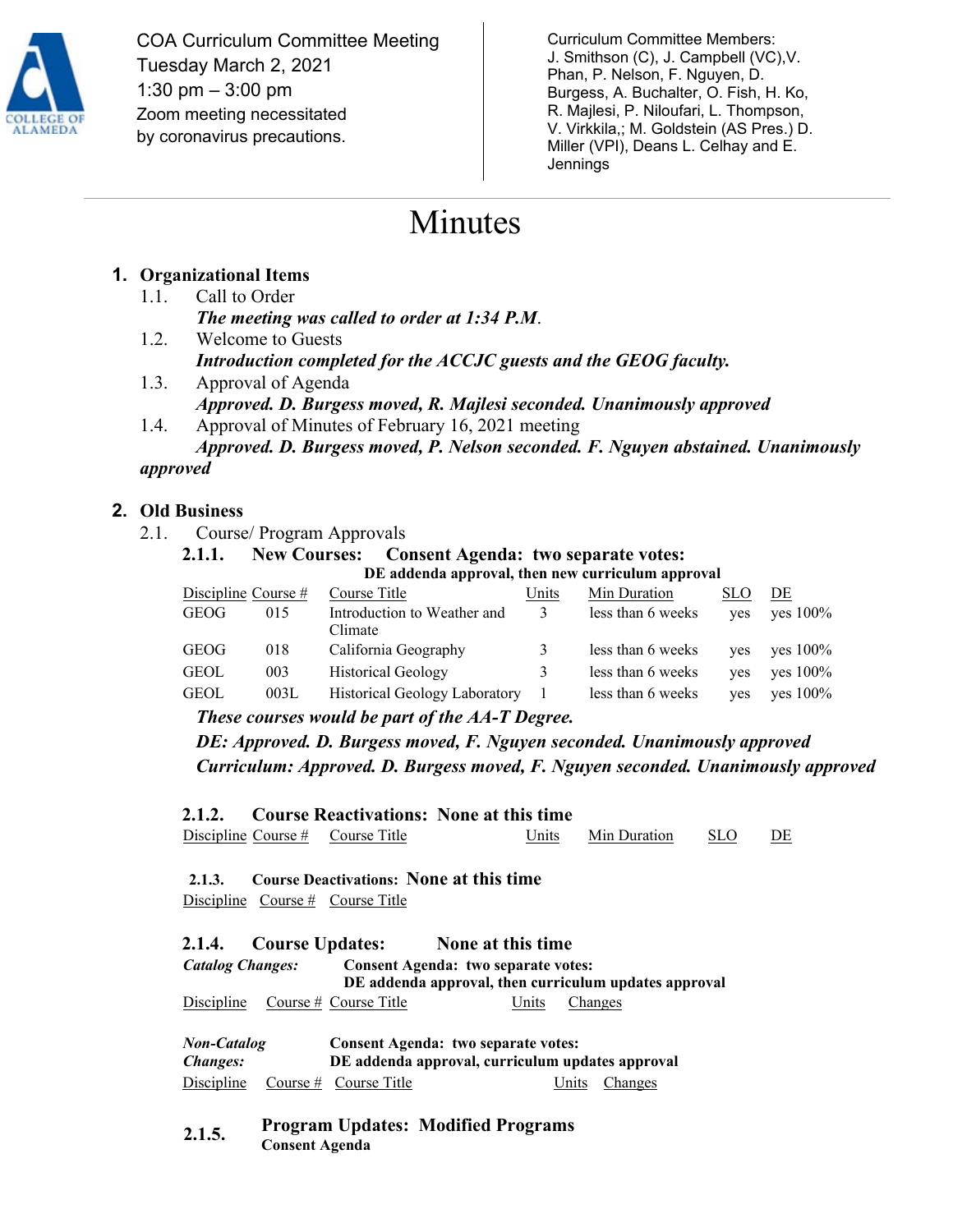| Dept         | Program                                                                                         | Proposed<br>start | Changes                                 |
|--------------|-------------------------------------------------------------------------------------------------|-------------------|-----------------------------------------|
| <b>ART</b>   | AA-T in Studio Arts                                                                             | ongoing           | updated program narrative and TMC       |
| <b>COMM</b>  | AA-T in Communication<br><b>Studies</b>                                                         | ongoing           | updated program narrative and TMC       |
| <b>POSCI</b> | AA-T in Political Science                                                                       | ongoing           | updated program narrative and TMC       |
| <b>SOC</b>   | AA-T in Sociology                                                                               | ongoing           | updated program narrative and TMC       |
| MATH         | AS-T in Mathematics                                                                             | ongoing           | updated program narrative and TMC       |
| <b>ATECH</b> | Engine Performance Associate<br>of Science (A.S.)                                               | ongoing           | updated program narrative               |
| <b>ATECH</b> | Engine Performance Certificate<br>of Achievement (C.A.)                                         | ongoing           | updated program narrative               |
| <b>ATECH</b> | Drivetrain Specialist A.S.                                                                      | ongoing           | updated program narrative               |
| <b>ATECH</b> | Drivetrain Specialist C.A.                                                                      | ongoing           | updated program narrative               |
| <b>ATECH</b> | Automotive Electrical<br>Specialist C.A.                                                        | ongoing           | updated program narrative               |
| <b>ATECH</b> | Chassis Specialist C.A.                                                                         | ongoing           | updated program narrative               |
| <b>ATECH</b> | Chassis and Drivetrain<br>Specialist C.A.                                                       | ongoing           | updated program narrative               |
| <b>ESOL</b>  | English for Speakers of Other<br>Languages: High Beginning<br>Certificate of Proficiency (C.P.) | ongoing           | updated course block to latest versions |

*Approved. D. Burgess moved, R. Majlesi seconded. Unanimously approved*

| 2.1.6.      | <b>Program Updates: New Programs</b><br><b>Consent Agenda</b> |                                                                      |
|-------------|---------------------------------------------------------------|----------------------------------------------------------------------|
| Dept        | Program                                                       | Proposed start                                                       |
| <b>GEOG</b> | AA-T in Geography                                             | Spring 2022                                                          |
| <b>GEOL</b> | AS-T in Geology                                               | Spring 2022                                                          |
|             |                                                               | Approved. D. Burgess moved, F. Nguyen seconded. Unanimously approved |

#### **2.1.8. Community Education Courses None at this time**

#### **3. New Business / Discussion Items:**

3.1 Reports: Curriculum Specialist, Tech Review, Articulation.

Curriculum Specialist: The catalog production is in progress. It is expected to be completed by the end of March.

Tech Review: None at this time

Articulation: None at this time

3.2 New members recruitment recommendations to be forwarded to Academic Senate

3.3 Online community education and fee-based courses follow-up (Eva)

The information was shared with the Curriculum team regarding the canvas shell and zoom link.

This information to be separated from the College Curriculum and to be discussed later.

3.4 By-laws revision language regarding Dean(s) as voting members (Drew)

#### *D. Burgess made a motion to table this discussion and not to include the VPSS or a dean from SS.*